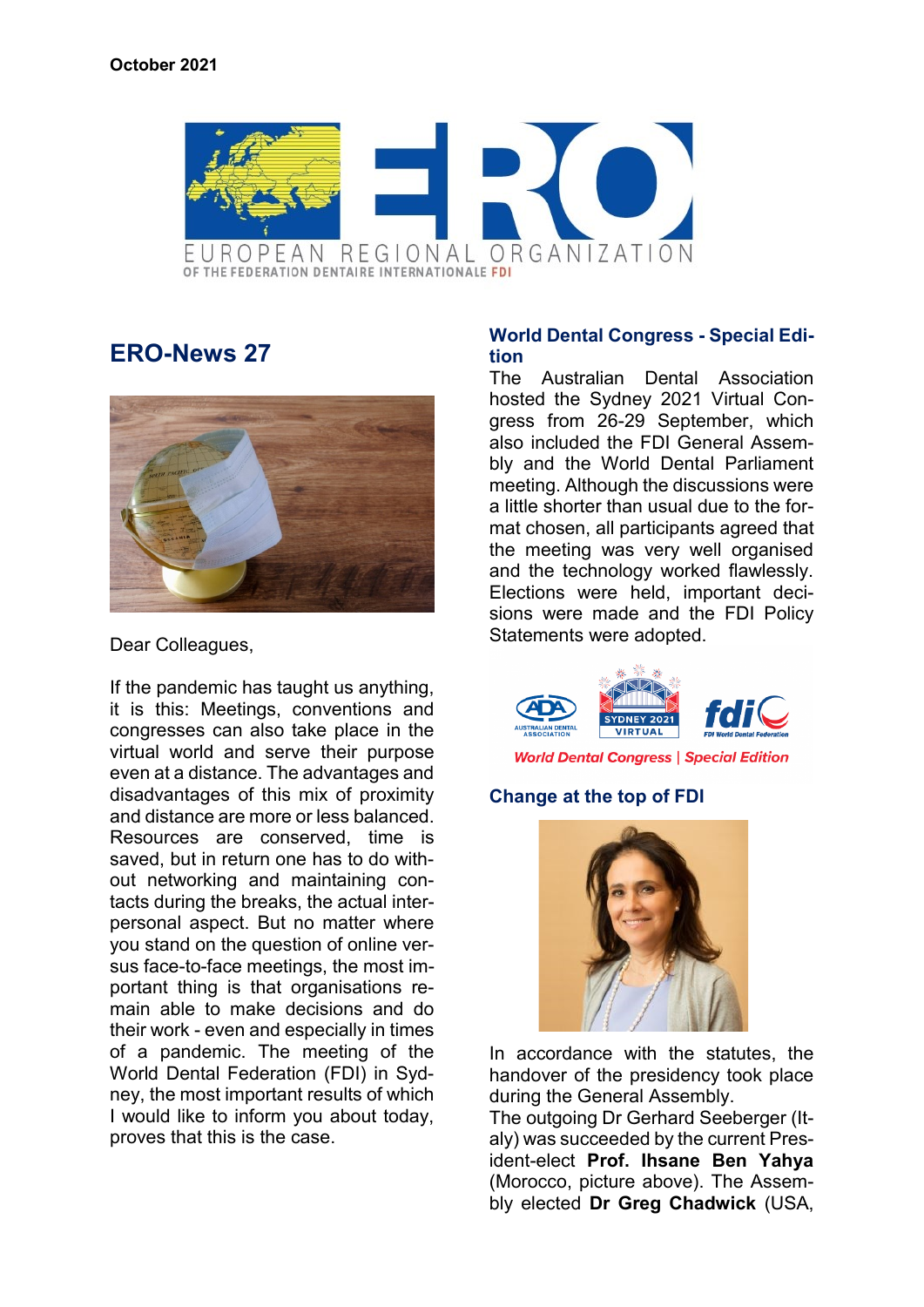picture below) as the new Presidentelect, who will take office in two years.



## **Results of the elections from ERO'S point of view**

The election for the new FDI Treasurer was in favour of Asst. Prof. Nikolai Sharkov (Bulgaria); Dr Susie Sanderson (United Kingdom) was confirmed as Speaker. New members of the FDI Council are Dr Sophie Dartevelle (France), Assist. Prof. Duygu Ilhan (Turkey) and former ERO President Dr. Anna Lella (Poland). Council member Prof. Paulo Melo (Portugal) was reelected.

Several positions on the FDI Standing Committees were also filled by colleagues from ERO member countries. Dr Doniphan Hammer (France) was elected to the Dental Practice Committee; Dr Mick Armstrong (United Kingdom) was confirmed as a Committee member. Dr. Enrico Lai (Italy, AIO) and Prof. Dr. Marzena Dominiak (Poland) were re-elected. Dr Marco Mazevet (France) is a new member of the Public Health Committee. The Science Committee is now strengthened by my compatriot Prof. Dr. Falk Schwendicke (Germany), Dr. Wendy Thompson (United Kingdom) and Prof. Marco Colombo (Italy, ANDI), who was elected to the Committee by the FDI Council.

On behalf of the ERO member states and organisations and, of course, on behalf of the entire ERO Executive

Board, I would like to take this opportunity to congratulate all those mentioned by name and, of course, all other colleagues on their election or re-election to the highest bodies of our World Dental Federation.

## **Policy Statements**

The FDI's policy statements on topics such as amalgam and waste management, the role of dentists and practice teams in medical emergencies in the practice and their role in pandemics were adopted by the parliament after a few adjustments in the course of the discussion and will be published online in due course. I would like to briefly address three aspects of the statements that are of particular relevance to our practice.

### **Dental Amalgam**

With regard to the use of dental amalgam, the FDI supports the WHO's call for a gradual reduction in the use of this material with the best possible protection of patients and the environment from mercury exposure. In view of better prevention, a steady decline in demand for amalgam fillings and the testing of alternative filling materials, this decision for a "phase down" is preferable to a "phase out" at a certain point in time.

#### **Basic Life Support and Cardiopulmonary Resuscitation**

Sudden cardiac arrest is one of the most frequent causes of death - not only in western industrialised countries. The teams of dental practices worldwide should be in a position to deal with such an emergency in a confident manner through appropriate exercises and training - also in the use of an AED - in accordance with the internationally applicable medical guidelines. This statement not only strengthens the perception of dentists as practitioners of a medical profession.